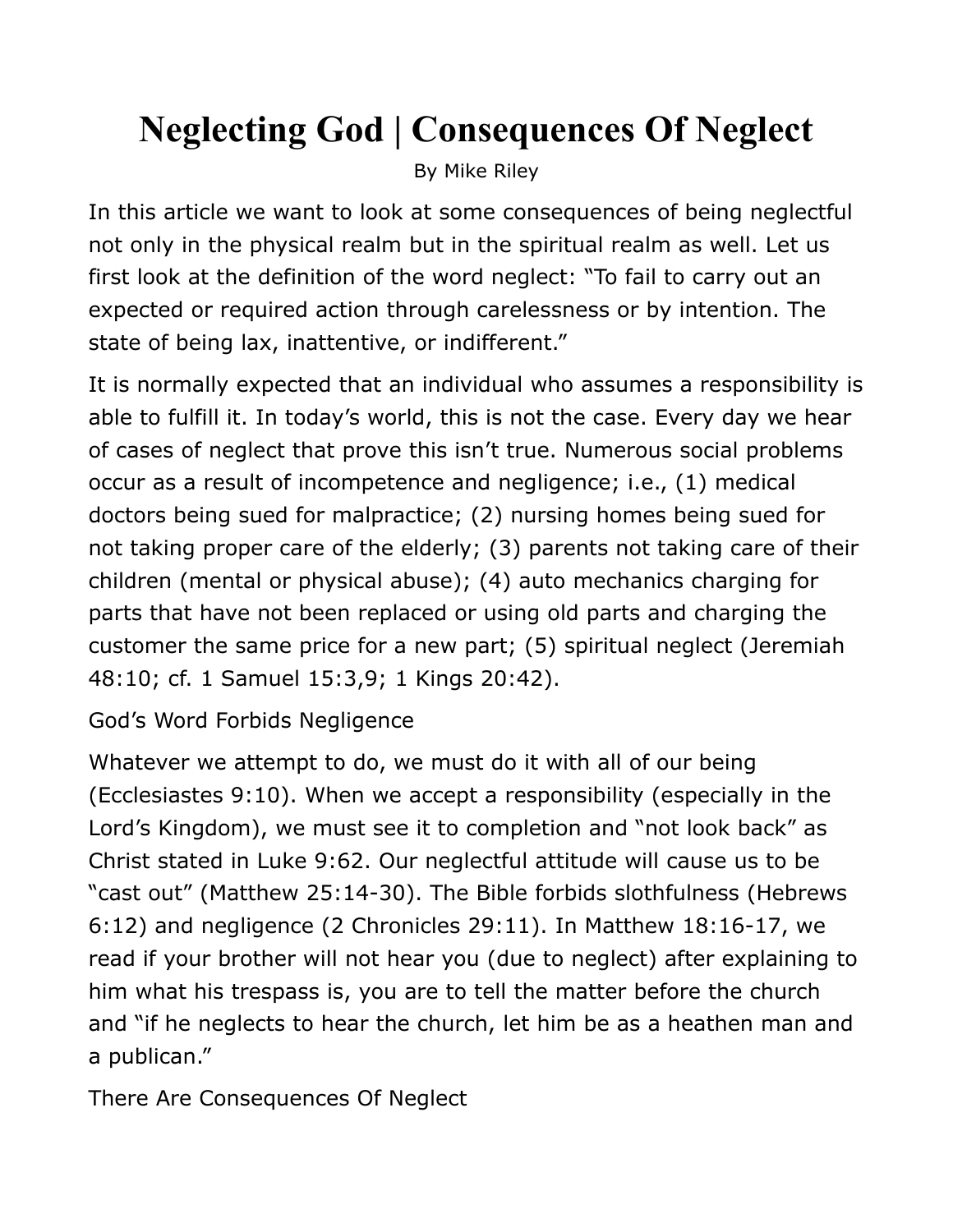1) Because of neglect, man soon forgets God. The Lord through Jeremiah said, "Can a maid forget her ornaments, or a bride her attire? yet my people have forgotten me days without number." The Lord tells Israel because of their disobedience, "Therefore will I scatter them as the stubble that passeth away by the wind of the wilderness" (Jeremiah 13:24). In verse 25 he continues, "This is thy lot, the portion of thy measures from me, saith the Lord, because thou hast forgotten me, and trusted in falsehood." Again in Jeremiah 18:15, God declares, "Because my people hath forgotten me, they have burned incense to vanity, and they have caused them to stumble in their ways from the ancient paths, to walk in paths, in a way not cast up."

2) When we neglect Bible study, we neglecting God's command to "study" His Word (2 Timothy 2:15) and as a result we will forget what we have learned; i.e., "use it or lose it". Christ states the same principle in Matthew 25:29. In verse 30 we see the results of violating this principle, "Cast ye the unprofitable servant into outer darkness: there shall be weeping and gnashing of teeth." God warns us in Hosea 4:6, "My people are destroyed (cut off) for lack of knowledge: because thou hast rejected knowledge, I will also reject thee, that thou shalt be no priest to me seeing thou hast forgotten the law of thy God, I will also forget thy children." It is God's desire that all men are saved and will come to the knowledge of the truth (1 Tim. 2:4).

3) Neglect prevents spiritual growth (Hebrews 5:12-13; 1 Peter 2:2). Paul told the Corinthians, "I have fed you with milk and not meat: for hitherto ye were not able to bear it, neither yet now are ye able" (1 Corinthians 3:2). The Corinthians were still spiritual babies as far as Bible knowledge was concerned due to neglect of God's Word. Forgetting God and Bible study will cause regret. Neglecting to study God's Word will cause one to eventually disobey or outright reject God, be lost eternally, and in the end will produce anguish that will last for eternity (Matthew 22:13; Matthew 24:51; Matthew 25:13; 2 Peter 2:17; Jude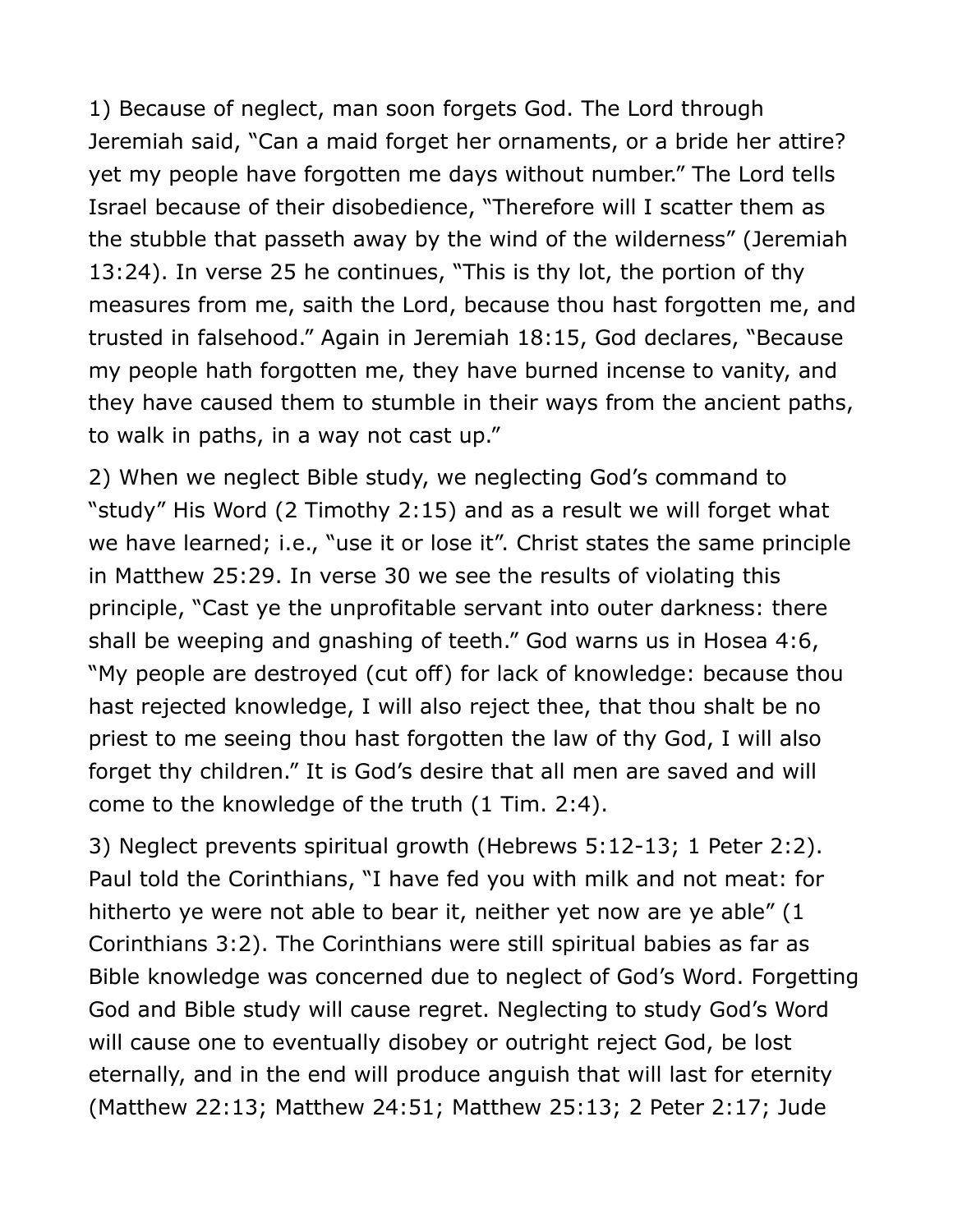13). Our neglect in studying and applying God's Word influences others to do likewise (i.e., our children, spouse, members of the Lord's church) and also contributes to others outside the body of Christ to remain lost.

4) Neglect will cause us to lose our soul. In Hebrews 2:2-3, this point is emphasized, "For if the word spoken by angels was stedfast; and every transgression and disobedience received a just recompense of reward; How shall we escape, if we neglect so great salvation…." The point is that we will not escape God's wrath and punishment (2 Thessalonians 1:7-9).

5) The poor and needy go without when we neglect our responsibility in doing the Lord's work (James 1:27; Gal. 6:10).

## Some Reasons For Negligence

Individuals become negligent because: (1) They no longer are interested in the task at hand (their zeal is gone); (2) They become "doubleminded" (James 1:8; James 4:8) – Their heart is on something else more important (Matthew 6:21); (3) Laziness and indifference: "I will do the Lord's work tomorrow"; (4) They may not have enough training for completing the required task; (5) They may have a spirit of fear (2 Timothy 1:7); (6) Failure to do what you know you should do (James 4:17); (7) They may not be aware of the importance of the task; (8) A lack of self-discipline; (9) A failure to pray for God's wisdom (Proverbs 2:1-6; James 1:2-5).

Ways To Overcome Negligence

We can overcome negligence by: (1) Performing a personal examination of our heart in all areas of our life (Psalm 26:2; 1 Corinthians 11:28; 2 Corinthians 13:5); (2) Writing down a specific plan of action for overcoming neglect; (3) Praying to the Father for strength and wisdom to overcome the problem of neglect; (4) Making ourselves do it! Action is the key to victory!; (5) Renewing our minds and rededicating our lives every day (Ephesians 4:23-24); (6) Spending time daily meditating in